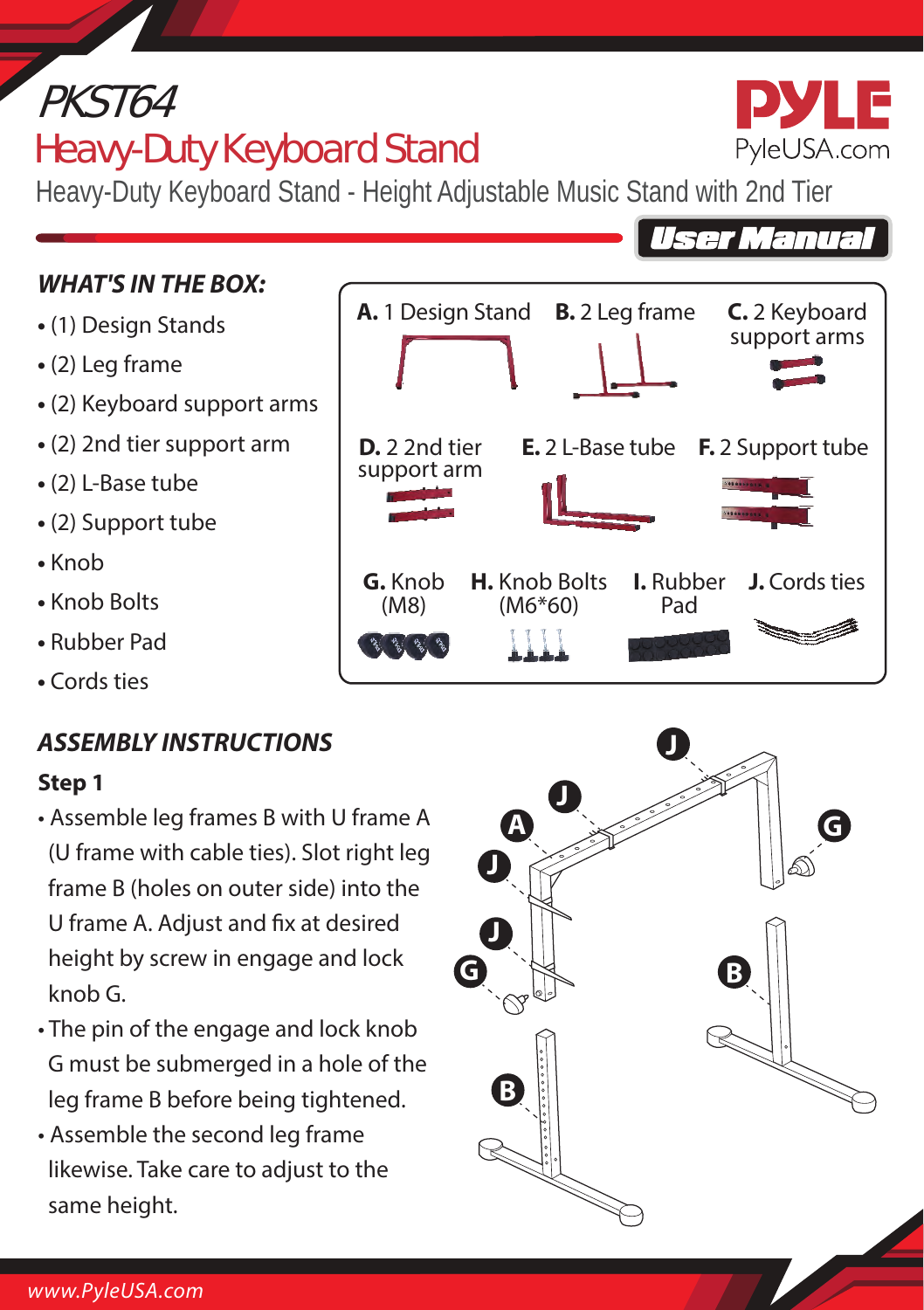#### **Step 2**

- Place a support arm C at the required position on the U frame A.
- Slot a carriage bolt (H) through a support arm C and U frame A.
- Attach the second support arm in the same way.





#### **Step 3**

• Assemble 2 2nd tier support arms D with support tubes F, then assemble 2 support tubes F with L- base tubes E, adjust to desired height and angle, tighten with provided knobs G.

#### **Step 4**

• Place 2nd tiers at the required positions on the U frame A. Slot carriage bolts (H) through L-base tubes and U frame A.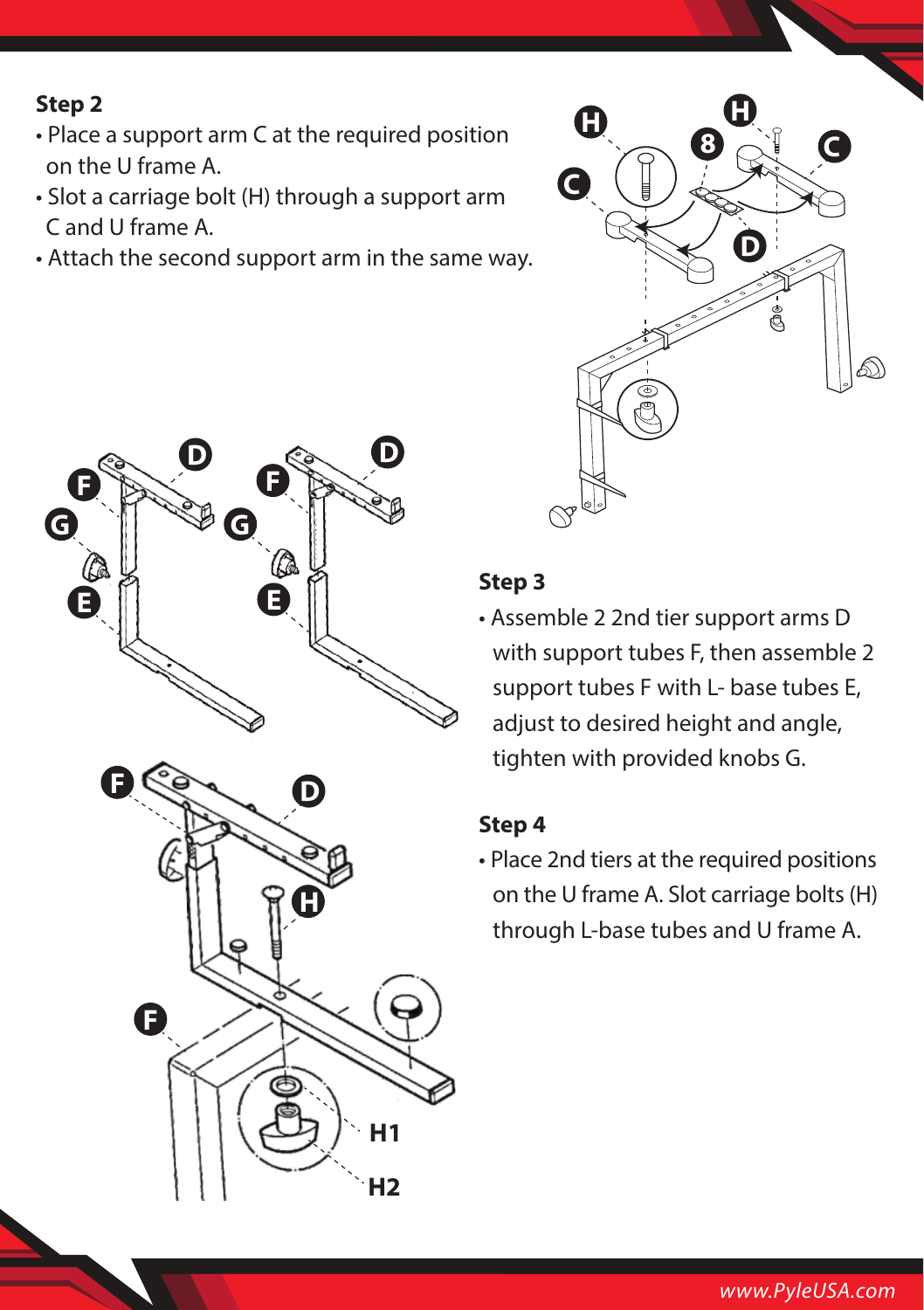

## *Questions? Issues?*

We are here to help! Phone: **(1) 718-535-1800** Email: **support@pyleusa.com**



This products can expose you to a chemical or group of chemicals, which<br>may include **"Lead and Cadmium"** which is known in the state of<br>California to cause cancer, birth defects, or other reproductive harm.<br>For more info,